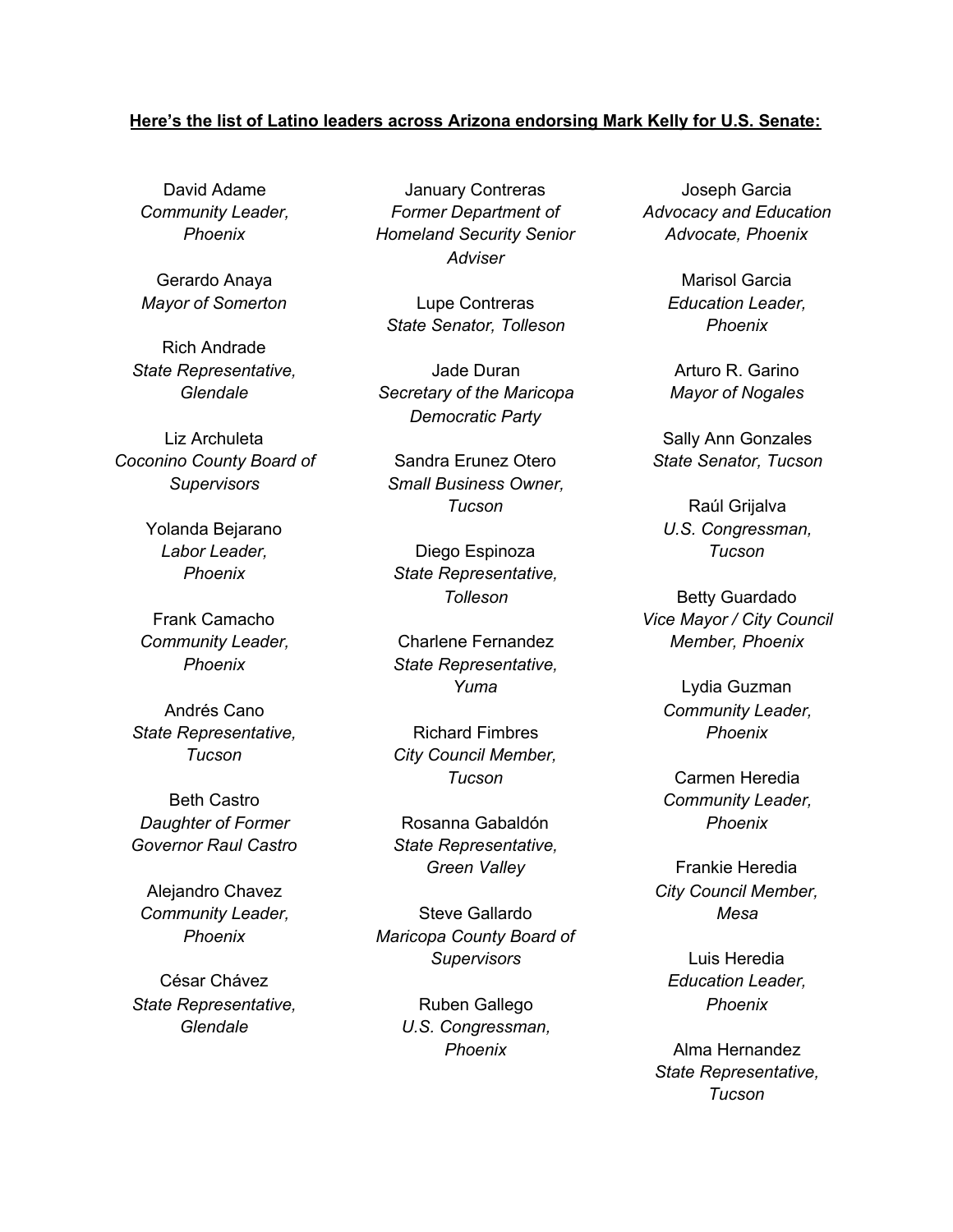Consuelo Hernandez *State Representative, Tucson*

Daniel Hernández *State Representative, Tucson*

Linda Lopez *Former State Senator, Tucson*

Marco López *Former Mayor of Nogales*

David Lujan *Former State Senator, Phoenix*

David Luna *City Council Member, Mesa*

Robert Meza *State Representative, Phoenix*

Rudy Molera *Santa Cruz County Board of Supervisors*

Valerie Molina *Mayor of Guadalupe*

> Luis Montoya *Mayor of Clifton*

Tony Navarrete *State Senator, Phoenix*

Lisa Navarro-Fitzgibbons *City Council Member, Casa Grande*

Tanairí Ochoa-Martinez *Small Business Owner and Leader, Phoenix*

> Danny Ortega *Community Activist, Phoenix*

Frances Otero *Small Business Owner, Tucson*

Lisa Otondo *State Senator, Yuma*

Stephanie Parra *School Board Member, Phoenix*

Laura Pastor *City Council Member, Phoenix*

José Patiño *Community Leader, Phoenix*

Ellie Pérez *Community Leader, Phoenix*

Monica Pimentel *School Board Member, Glendale*

Martin Porchas *Pima County Board of Supervisors*

Martín Quezada *State Senator, Glendale*

Roberto Reveles *Community Activist, Gold Canyon*

Pete Rios *Pinal County Board of Supervisors*

Rebecca Rios *State Senator, Phoenix*

Diego Rodriguez *State Representative, Phoenix*

> Regina Romero *Mayor of Tucson*

Karina Ruiz de Diaz *Executive Director of Arizona Dreamers in Action Network, Phoenix*

Silvana Salcido Esparza *Small Business Leader, Phoenix*

Athena Salman *State Representative, Tempe*

Lane Santa Cruz *City Council Member, Tucson*

Isaac Serna *School Governing Board, Laveen*

Lorenzo Sierra *State Representative, Phoenix*